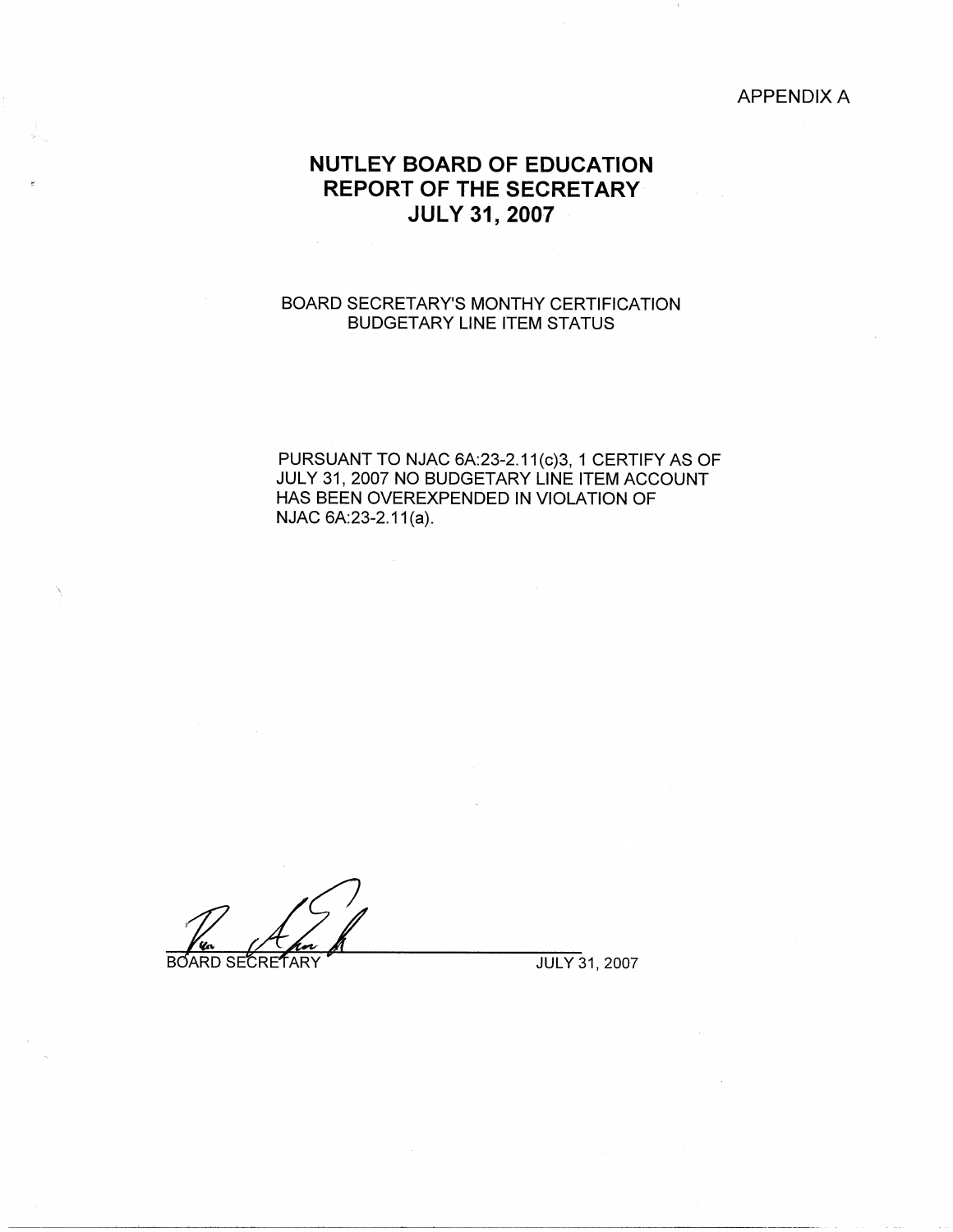$\omega$   $\lambda_{\rm{c}}$  .

 $\pm$ 

**Starting date 7/1/2007 Ending date 7/31/2007 Fund: 10 GENERAL CURRENT EXPENSE** 

|           | Assets:                                     | <b>Assets and Resources</b>        |                 |
|-----------|---------------------------------------------|------------------------------------|-----------------|
| 101       | Cash in bank                                |                                    | \$3,356,361.21  |
| 102 - 106 | Cash Equivalents                            |                                    | \$0.00          |
| 111       | Investments                                 |                                    | \$0.00          |
| 116       | Capital Reserve Account                     |                                    | \$215,032.79    |
| 121       | Tax levy Receivable                         |                                    | \$0.00          |
|           | Accounts Receivable:                        |                                    |                 |
| 132       | Interfund                                   | \$4,201.45                         |                 |
| 141       | Intergovernmental - State                   | (\$268,982.00)                     |                 |
| 142       | Intergovernmental - Federal                 | \$0.00                             |                 |
| 143       | Intergovernmental - Other                   | (\$4, 195.38)                      |                 |
| 153, 154  | Other (net of estimated uncollectable of \$ | \$13,325.86                        | (\$255,650.07)  |
|           | Loans Receivable:                           |                                    |                 |
| 131       | Interfund                                   | \$0.00                             |                 |
| 151, 152  | Other (Net of estimated uncollectable of \$ | \$0.00                             | \$0.00          |
|           | <b>Other Current Assets</b>                 |                                    | \$0.00          |
|           | <b>Resources:</b>                           |                                    |                 |
| 301       | <b>Estimated revenues</b>                   | \$49,176,529.00                    |                 |
| 302       | Less revenues                               | (\$3,642,622.84)                   | \$45,533,906.16 |
|           | <b>Total assets and resources</b>           |                                    | \$48,849,650.09 |
|           |                                             | <b>Liabilities and fund equity</b> |                 |
|           | Liabilities:                                |                                    |                 |
| 411       | Intergovernmental accounts payable - state  |                                    | \$0.00          |
| 421       | Accounts payable                            |                                    | \$192.36        |
| 431       | Contracts payable                           |                                    | \$0.00          |
| 451       | Loans payable                               |                                    | \$0.00          |
| 481       | Deferred revenues                           |                                    | \$0.00          |
|           | Other current liabilities                   |                                    | \$1,284,840.64  |
|           | <b>Total liabilities</b>                    |                                    | \$1,285,033.00  |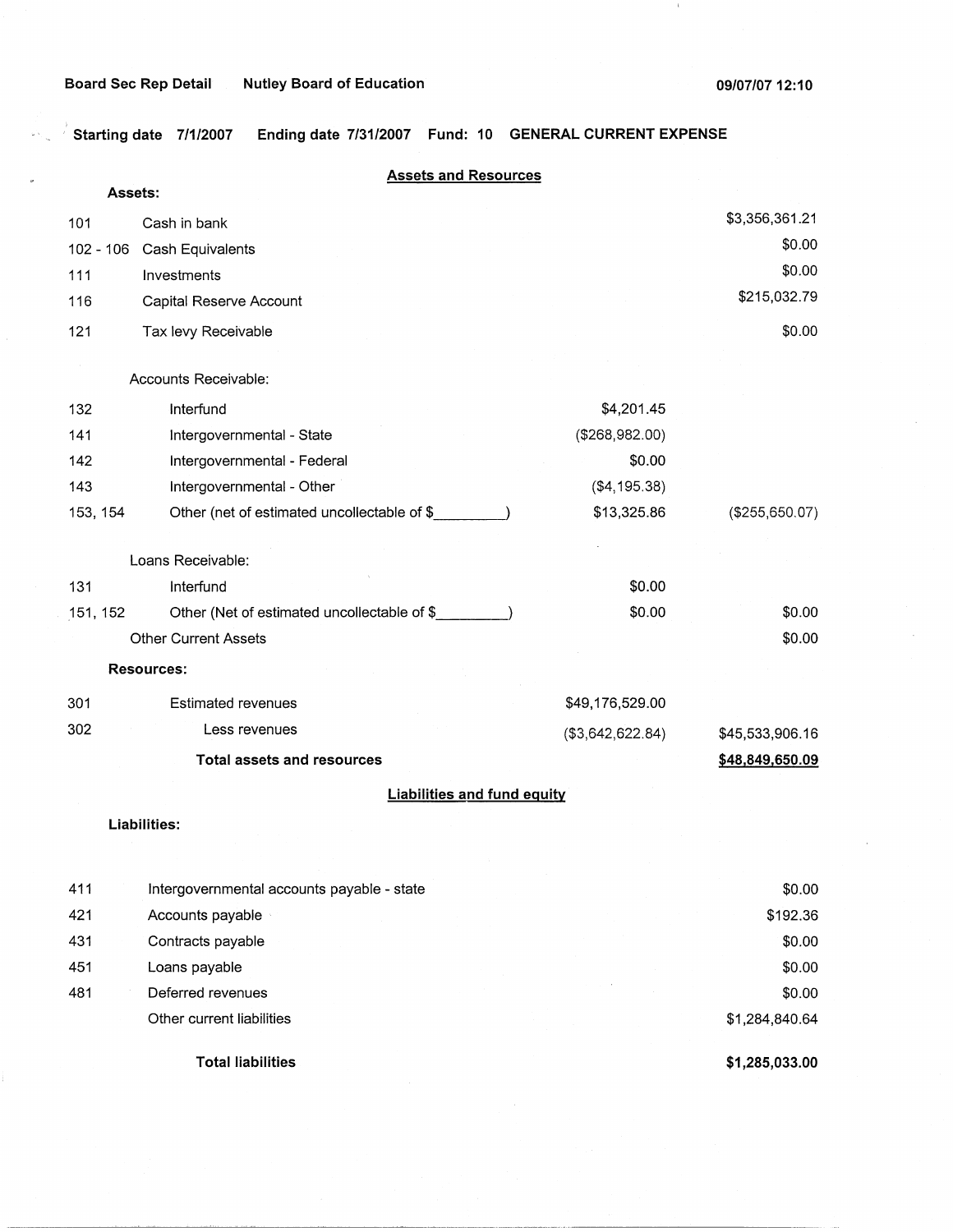**Starting date 7/1/2007 Ending date 7/31/2007 Fund: 10 GENERAL CURRENT EXPENSE** 

#### **Fund Balance:**

753,754 761 604 307 309 Appropriated: Reserve for encumbrances Capital reserve account - July Add: Increase in capital reserve Less: Budgeted w/d from capital reserve eligible costs Less: Budgeted w/d from capital reserve excess costs \$41,133,013.70 \$209,521.35 \$0.00 \$0.00 \$0.00 \$209,521.35 762 751,752,76x 601 Adult education programs  $$0.00$ Other reserves \$0.00 Appropriations 602 Less: Expenditures (\$1 ;808,371.83) Encumbrances (\$40,768,713.50) Total appropriated Unappropriated: 770 Fund balance, July 1 303 Budgeted fund balance Total fund balance **Total liabilities and fund equity Recapitulation of Budgeted Fund Balance:**  Appropriations Revenues **Subtotal** \$50,768,529.37 (\$42,577,085.33) **Budgeted**  \$50,768,529.37 (\$49,176,529.00) \$1,592,000.37 \$8, 191,444.04 \$49,533,979.09 (\$377,361.63) (\$1,592,000.37) **Actual**  \$42,577,085.33 (\$3,642,622.84) \$38,934,462.49 \$47,564,617.09 **\$48,849,650.09 Variance**  \$8,191,444.04 (\$45,533,906.16) (\$37,342,462.12)

Change in capital reserve account:

| Change in capital reserve account: |                |                 |                   |
|------------------------------------|----------------|-----------------|-------------------|
| Plus - Increase in reserve         | \$0.00         | \$5.511.44      | (\$5,511.44)      |
| Less - Withdrawal from reserve     | \$0.00         | \$0.00          |                   |
| Subtotal                           | \$1,592,000.37 | \$38,939,973.93 | (\$37,347,973.56) |
| Less: Adjustment for prior year    | \$0.00         | \$0.00          |                   |
| Budgeted fund balance              | \$1,592,000.37 | \$38,939,973.93 | (\$37,347,973.56) |

Prepared and submitted by : **Fax**<br>Board Secretary

*'f* **· /°9-Zo• 7** 

Date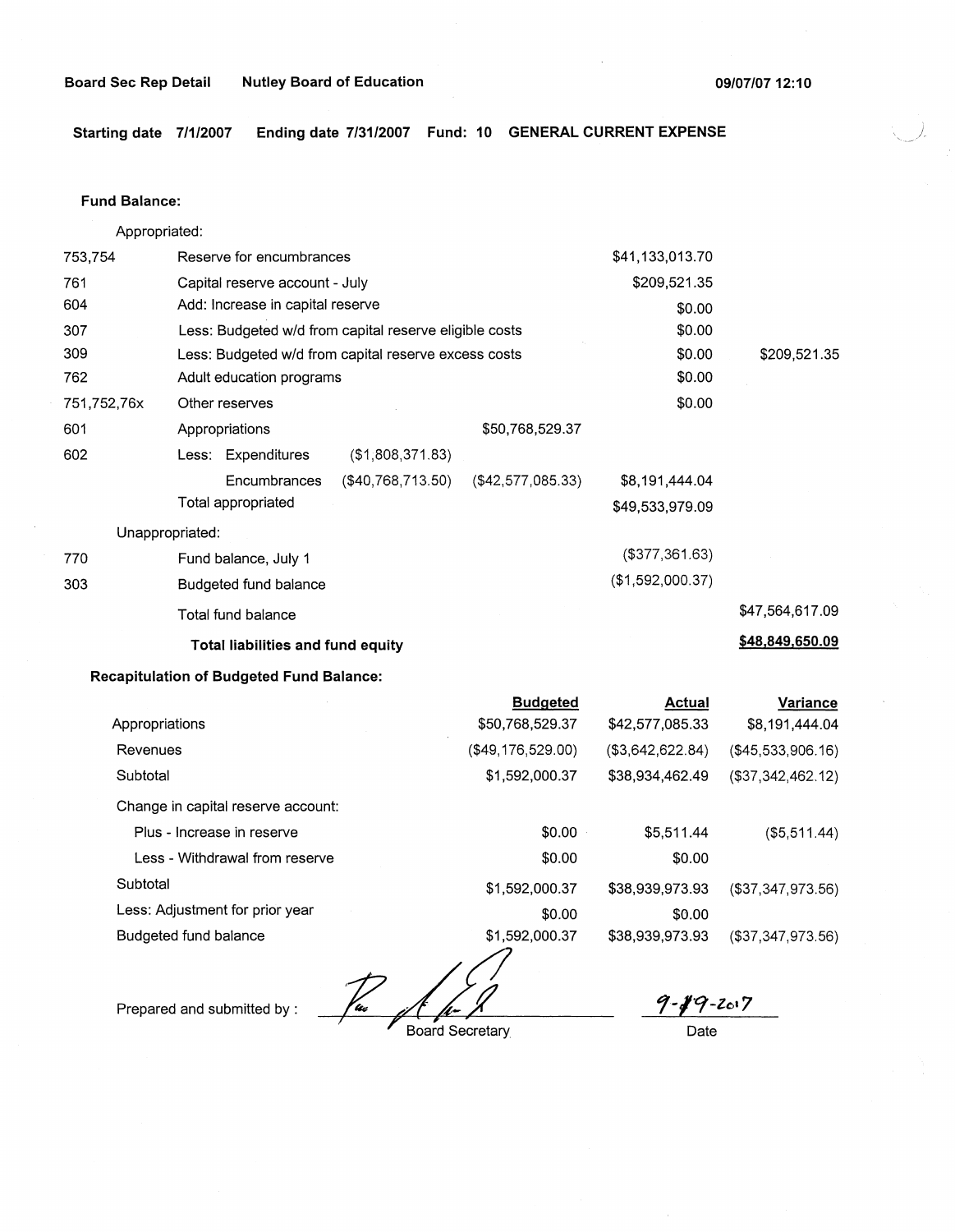$\bar{1}$ 

, - **Starting date 7/1/2007 Ending date 7/31/2007 Fund: 20 SPECIAL REVENUE FUNDS** 

| 101<br>Cash in bank<br>$102 - 106$<br><b>Cash Equivalents</b><br>111<br>Investments<br>116<br>Capital Reserve Account<br>121<br>Tax levy Receivable<br>Accounts Receivable:<br>\$0.00<br>Interfund<br>132<br>\$12,213.82<br>Intergovernmental - State<br>141<br>\$1,509.09<br>Intergovernmental - Federal<br>142<br>\$0.00<br>143<br>Intergovernmental - Other<br>Other (net of estimated uncollectable of \$<br>153, 154<br>\$0.00<br>Loans Receivable:<br>\$0.00<br>Interfund<br>131<br>Other (Net of estimated uncollectable of \$<br>\$0.00<br>151, 152<br><b>Other Current Assets</b><br><b>Resources:</b><br>301<br><b>Estimated revenues</b><br>\$1,265,585.00<br>302<br>Less revenues<br>(\$100, 832.00)<br><b>Total assets and resources</b><br><b>Liabilities and fund equity</b><br>Liabilities: | Assets: | <b>Assets and Resources</b> |                |
|-------------------------------------------------------------------------------------------------------------------------------------------------------------------------------------------------------------------------------------------------------------------------------------------------------------------------------------------------------------------------------------------------------------------------------------------------------------------------------------------------------------------------------------------------------------------------------------------------------------------------------------------------------------------------------------------------------------------------------------------------------------------------------------------------------------|---------|-----------------------------|----------------|
|                                                                                                                                                                                                                                                                                                                                                                                                                                                                                                                                                                                                                                                                                                                                                                                                             |         |                             | \$438,841.18   |
|                                                                                                                                                                                                                                                                                                                                                                                                                                                                                                                                                                                                                                                                                                                                                                                                             |         |                             | \$0.00         |
|                                                                                                                                                                                                                                                                                                                                                                                                                                                                                                                                                                                                                                                                                                                                                                                                             |         |                             | \$0.00         |
|                                                                                                                                                                                                                                                                                                                                                                                                                                                                                                                                                                                                                                                                                                                                                                                                             |         |                             | \$0.00         |
|                                                                                                                                                                                                                                                                                                                                                                                                                                                                                                                                                                                                                                                                                                                                                                                                             |         |                             | \$0.00         |
|                                                                                                                                                                                                                                                                                                                                                                                                                                                                                                                                                                                                                                                                                                                                                                                                             |         |                             |                |
|                                                                                                                                                                                                                                                                                                                                                                                                                                                                                                                                                                                                                                                                                                                                                                                                             |         |                             |                |
|                                                                                                                                                                                                                                                                                                                                                                                                                                                                                                                                                                                                                                                                                                                                                                                                             |         |                             |                |
|                                                                                                                                                                                                                                                                                                                                                                                                                                                                                                                                                                                                                                                                                                                                                                                                             |         |                             |                |
|                                                                                                                                                                                                                                                                                                                                                                                                                                                                                                                                                                                                                                                                                                                                                                                                             |         |                             |                |
|                                                                                                                                                                                                                                                                                                                                                                                                                                                                                                                                                                                                                                                                                                                                                                                                             |         |                             | \$13,722.91    |
|                                                                                                                                                                                                                                                                                                                                                                                                                                                                                                                                                                                                                                                                                                                                                                                                             |         |                             |                |
|                                                                                                                                                                                                                                                                                                                                                                                                                                                                                                                                                                                                                                                                                                                                                                                                             |         |                             |                |
|                                                                                                                                                                                                                                                                                                                                                                                                                                                                                                                                                                                                                                                                                                                                                                                                             |         |                             | \$0.00         |
|                                                                                                                                                                                                                                                                                                                                                                                                                                                                                                                                                                                                                                                                                                                                                                                                             |         |                             | \$0.00         |
|                                                                                                                                                                                                                                                                                                                                                                                                                                                                                                                                                                                                                                                                                                                                                                                                             |         |                             |                |
|                                                                                                                                                                                                                                                                                                                                                                                                                                                                                                                                                                                                                                                                                                                                                                                                             |         |                             |                |
|                                                                                                                                                                                                                                                                                                                                                                                                                                                                                                                                                                                                                                                                                                                                                                                                             |         |                             | \$1,164,753.00 |
|                                                                                                                                                                                                                                                                                                                                                                                                                                                                                                                                                                                                                                                                                                                                                                                                             |         |                             | \$1,617,317.09 |
|                                                                                                                                                                                                                                                                                                                                                                                                                                                                                                                                                                                                                                                                                                                                                                                                             |         |                             |                |
|                                                                                                                                                                                                                                                                                                                                                                                                                                                                                                                                                                                                                                                                                                                                                                                                             |         |                             |                |
| 411<br>Intergovernmental accounts payable - state                                                                                                                                                                                                                                                                                                                                                                                                                                                                                                                                                                                                                                                                                                                                                           |         |                             | \$3,603.14     |
| 421                                                                                                                                                                                                                                                                                                                                                                                                                                                                                                                                                                                                                                                                                                                                                                                                         |         |                             | \$0.00         |
| Accounts payable<br>431<br>Contracts payable                                                                                                                                                                                                                                                                                                                                                                                                                                                                                                                                                                                                                                                                                                                                                                |         |                             | \$0.00         |
| Loans payable<br>451                                                                                                                                                                                                                                                                                                                                                                                                                                                                                                                                                                                                                                                                                                                                                                                        |         |                             | \$0.00         |
| 481<br>Deferred revenues                                                                                                                                                                                                                                                                                                                                                                                                                                                                                                                                                                                                                                                                                                                                                                                    |         |                             | \$0.00         |
| マナマスト<br>Other current liabilities                                                                                                                                                                                                                                                                                                                                                                                                                                                                                                                                                                                                                                                                                                                                                                          |         |                             | \$388.10       |

**Total liabilities** 

ستشددنا شدعت أداء

**\$3,991.24**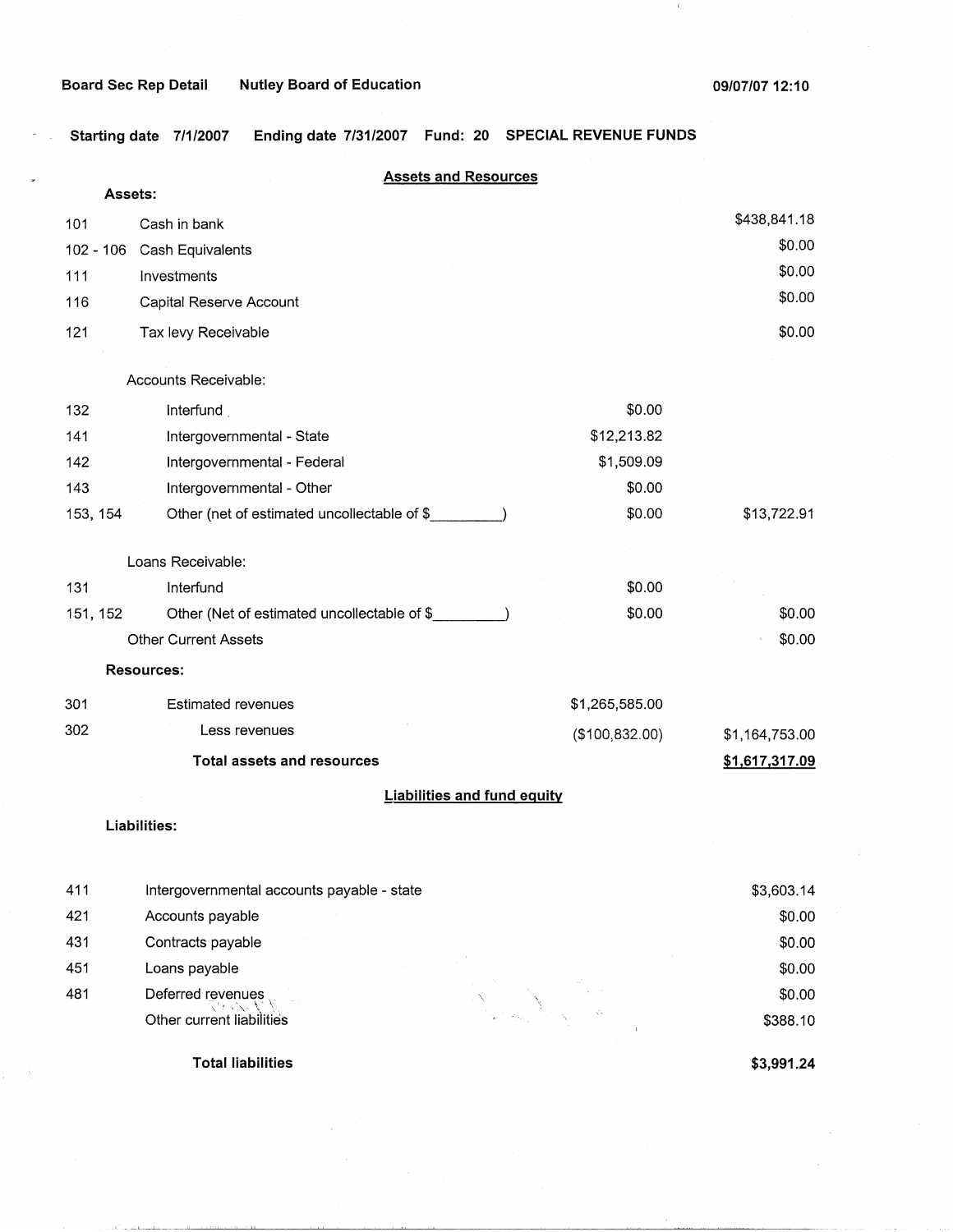**Starting date 7/1/2007 Ending date 7/31/2007 Fund: 20 SPECIAL REVENUE FUNDS** •

#### **Fund Balance:**

753,754 761 604 Appropriated: Reserve for encumbrances Capital reserve account - July Add: Increase in capital reserve 307 309 762 751,752,76x 601 Less: Budgeted w/d from capital reserve eligible costs Less: Budgeted w/d from capital reserve excess costs Adult education programs 602 770 303 Other reserves Appropriations Less: Expenditures Encumbrances Total appropriated Unappropriated: Fund balance, July 1 Budgeted fund balance Total fund balance (\$50,285.80) (\$101,618.29) **Total liabilities and fund equity Recapitulation of Budgeted Fund Balance:**  Appropriations Revenues \$1,417,241.59 (\$151,904.09) **Budgeted**  \$1,417,241.59 (\$1,265,585.00) \$105,559.71 \$0.00 \$0.00 \$0.00 \$0.00 \$0.00 \$0.00 \$1,265,337.50 \$1,370,897.21 \$394,085.23 (\$151,656.59) **Actual**  \$151,904.09 (\$100,832.00) \$0.00 \$1,613,325.85 **\$1,617,317.09 Variance**  \$1,265,337.50 (\$1,164,753.00)

| Subtotal                           | \$151,656.59 | \$51,072.09 | \$100,584.50 |
|------------------------------------|--------------|-------------|--------------|
| Change in capital reserve account: |              |             |              |
| Plus - Increase in reserve         | \$0.00       | \$0.00      | \$0.00       |
| Less - Withdrawal from reserve     | \$0.00       | \$0.00      |              |
| Subtotal                           | \$151,656.59 | \$51,072.09 | \$100,584.50 |
| Less: Adjustment for prior year    | $($ \$0,00)  | $($ \$0.00) |              |
| Budgeted fund balance              | \$151,656.59 | \$51,072.09 | \$100,584.50 |

Prepared and submitted by :

Board Secretary

*q\_,9\_ ,Ze,07* 

Date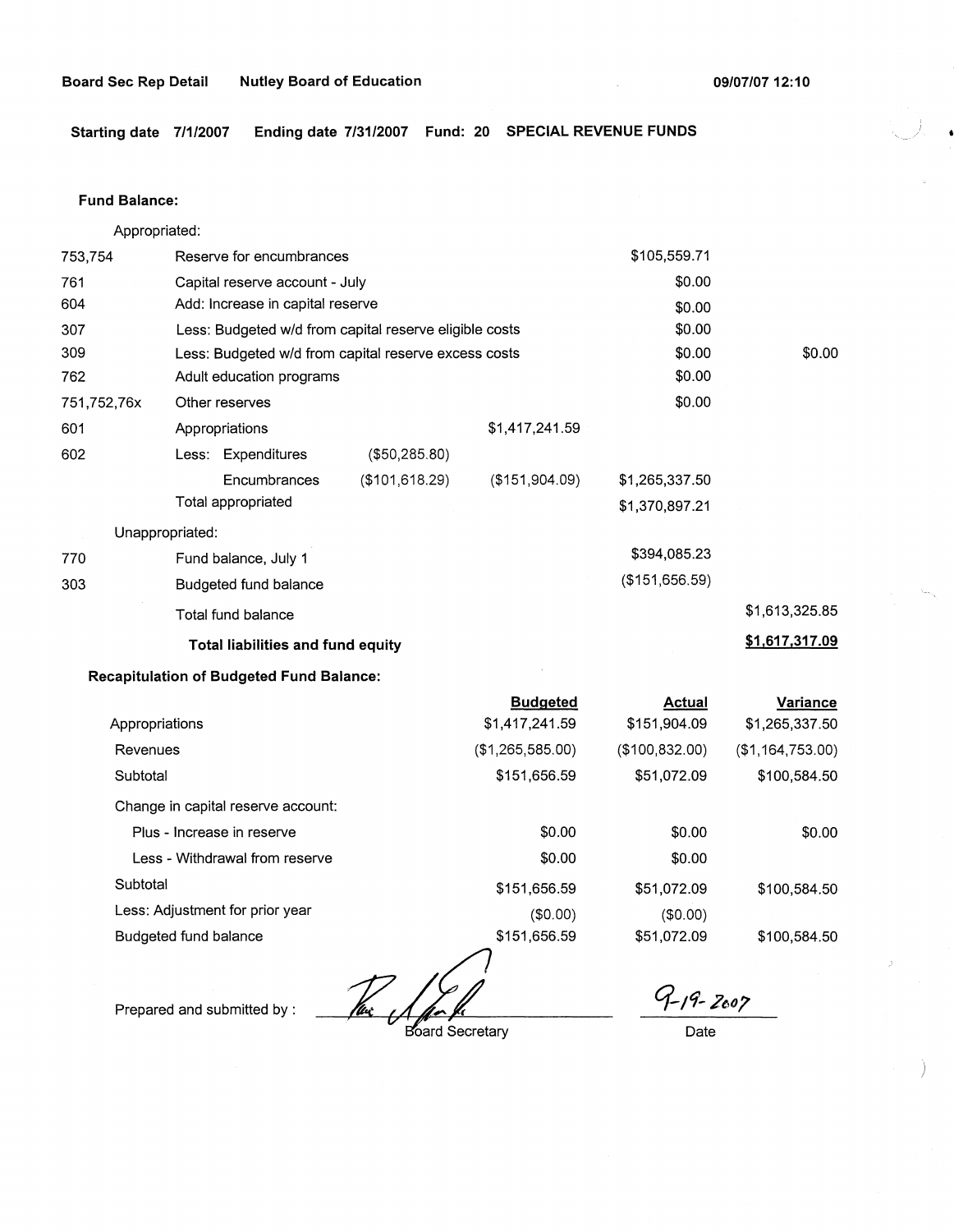$\omega$ 

 $\mathbf{J}_\mathrm{c}$ 

**Starting date 7/1/2007 Ending date 7/31/2007 Fund: 30 CAPITAL PROJECTS FUNDS** 

| Assets:   | <b>Assets and Resources</b>                  |                    |                   |
|-----------|----------------------------------------------|--------------------|-------------------|
| 101       | Cash in bank                                 |                    | \$36,910,625.11   |
| 102 - 106 | Cash Equivalents                             |                    | \$0.00            |
| 111       | Investments                                  |                    | \$0.00            |
| 116       | Capital Reserve Account                      |                    | \$0.00            |
| 121       | Tax levy Receivable                          |                    | \$0.00            |
|           |                                              |                    |                   |
|           | Accounts Receivable:                         |                    |                   |
| 132       | Interfund                                    | \$22,659.00        |                   |
| 141       | Intergovernmental - State                    | \$8,900,787.64     |                   |
| 142       | Intergovernmental - Federal                  | \$0.00             |                   |
| 143       | Intergovernmental - Other                    | \$40,000.00        |                   |
| 153, 154  | Other (net of estimated uncollectable of \$  | \$0.00             | \$8,963,446.64    |
|           | Loans Receivable:                            |                    |                   |
| 131       | Interfund                                    | \$0.00             |                   |
| 151, 152  | Other (Net of estimated uncollectable of \$_ | \$0.00             | \$0.00            |
|           | <b>Other Current Assets</b>                  |                    | \$0.00            |
|           | <b>Resources:</b>                            |                    |                   |
| 301       | <b>Estimated revenues</b>                    | \$0.00             |                   |
| 302       | Less revenues                                | ( \$37,786,796.65) | (\$37,786,796.65) |
|           | <b>Total assets and resources</b>            |                    | \$8,087,275.10    |
|           | <b>Liabilities and fund equity</b>           |                    |                   |
|           | Liabilities:                                 |                    |                   |
|           |                                              |                    |                   |
| 411       | Intergovernmental accounts payable - state   |                    | \$0.00            |
| 421       | Accounts payable                             |                    | \$0.00            |
| 431       | Contracts payable                            |                    | \$0.00            |
| 451       | Loans payable                                |                    | \$0.00            |
| 481       | Deferred revenues                            |                    | \$5,174,909.00    |
|           | Other current liabilities                    |                    | \$23,481.48       |
|           |                                              |                    |                   |

**Total liabilities** 

**\$5,198,390.48**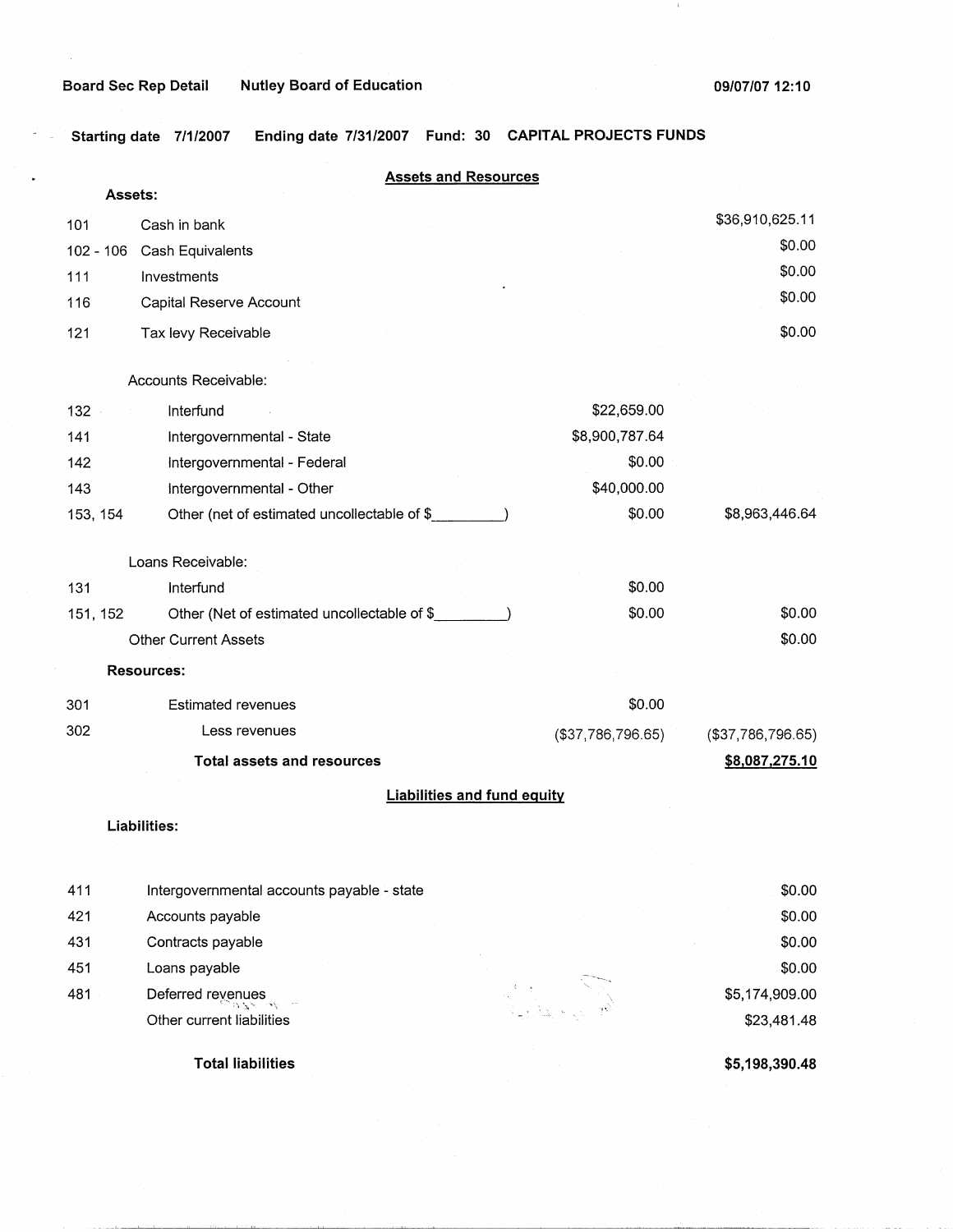**Board Sec Rep Detail Nutley Board of Education 09/07/07 12:10** 

--,

*)* 

**Starting date 7/1/2007 Ending date 7/31/2007 Fund: 30 CAPITAL PROJECTS FUNDS** \J

#### **Fund Balance:**

753,754 761 604 Appropriated: Reserve for encumbrances Capital reserve account - July Add: Increase in capital reserve 307 309 762 751,752,76x 601 Less: Budgeted w/d from capital reserve eligible costs Less: Budgeted w/d from capital reserve excess costs Adult education programs 602 Other reserves Appropriations Less: Expenditures **Encumbrances** Total appropriated Unappropriated: 770 Fund balance, July 1 303 Budgeted fund balance Total fund balance (\$1,044,433.72) (\$8,297,973.78) **Total liabilities and fund equity Recapitulation of Budgeted Fund Balance:**  Appropriations Revenues **Subtotal** Change in capital reserve account: \$5,723,235.75 (\$9,342,407.50) **Budgeted**  \$5,723,235.75 \$0.00 \$5,723,235.75 \$14,079,362.88 \$0.00 \$0.00 \$0.00 \$0.00 \$0.00 \$0.00 (\$3,619,171.75) \$10,460,191.13 (\$1,848,070.76) (\$5,723,235.75) **Actual**  \$9,342,407.50 (\$37,786,796.65) (\$28,444,389.15) Plus - Increase in reserve **\$0.00** \$0.00 \$0.00 Less - Withdrawal from reserve \$0.00 \$0.00 \$0.00 \$2,888,884.62 **\$8,087,275.10 Variance**  (\$3,619,171.75) \$37,786,796.65 \$34,167,624.90 \$0.00

**Subtotal** Less: Adjustment for prior year

Budgeted fund balance

|<br>| hu | |

Prepared and submitted by :

9-19-2007

\$34,167,624.90

\$34,167,624.90

\$5,723,235.75 (\$28,444,389.15)

\$5,723,235.75 (\$28,444,389.15)

\$0.00 \$0.00

Board Secretary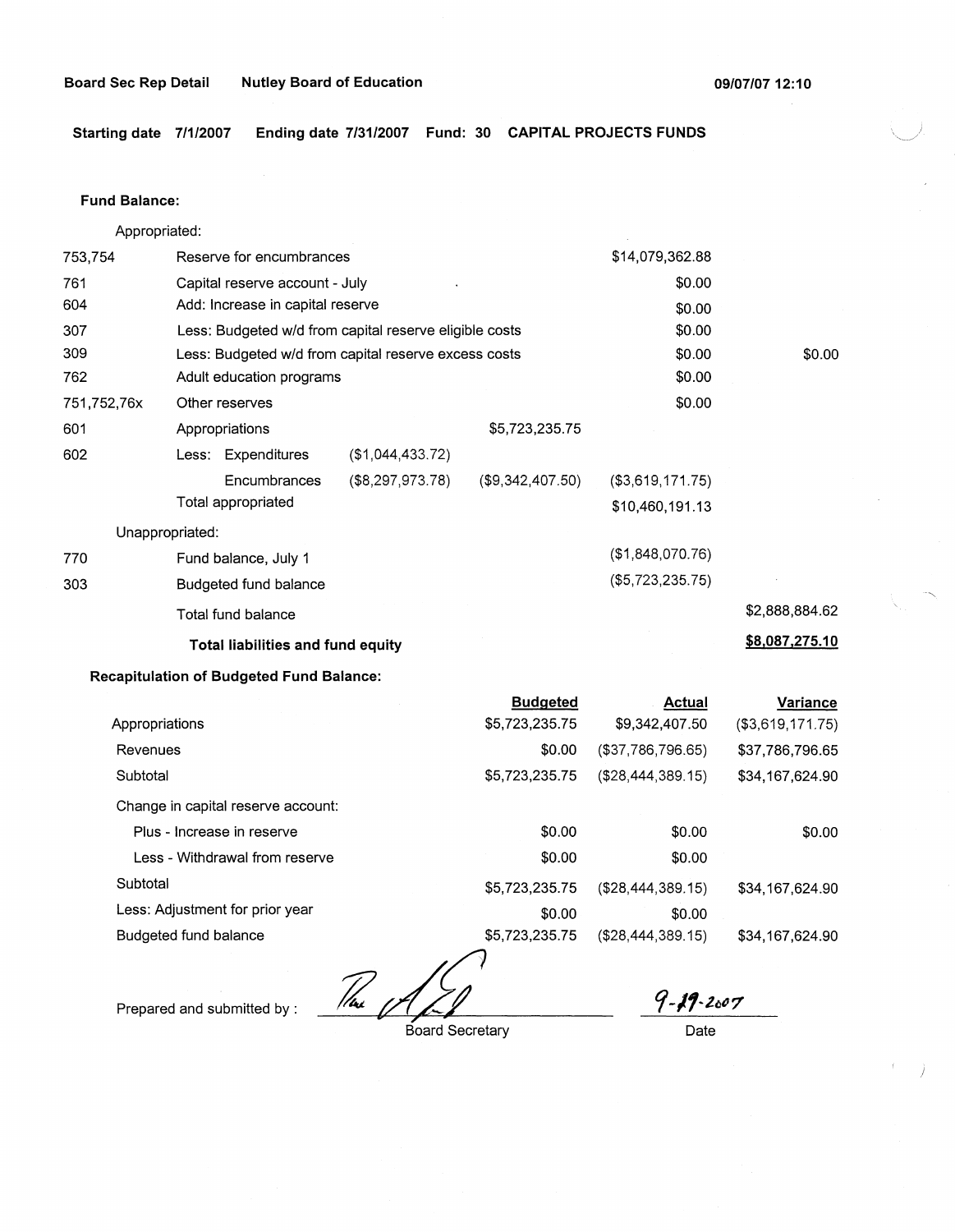$\vec{\phi}$ 

 $\mathbf{u}$ 

 $\bar{1}$ 

**Starting date 7/1/2007 Ending date 7/31/2007 Fund: 40 DEBT SERVICE FUNDS** 

# **Assets and Resources**

| <b>Assets:</b> |                                              |                                    |                |
|----------------|----------------------------------------------|------------------------------------|----------------|
| 101            | Cash in bank                                 |                                    | (\$21,746.38)  |
| 102 - 106      | Cash Equivalents                             |                                    | \$0.00         |
| 111            | Investments                                  |                                    | \$0.00         |
| 116            | Capital Reserve Account                      |                                    | \$0.00         |
| 121            | Tax levy Receivable                          |                                    | \$0.00         |
|                | Accounts Receivable:                         |                                    |                |
|                |                                              | \$21,747.60                        |                |
| 132            | Interfund                                    | \$0.00                             |                |
| 141            | Intergovernmental - State                    | \$0.00                             |                |
| 142            | Intergovernmental - Federal                  |                                    |                |
| 143            | Intergovernmental - Other                    | \$0.00<br>\$0.00                   |                |
| 153, 154       | Other (net of estimated uncollectable of \$_ |                                    | \$21,747.60    |
|                | Loans Receivable:                            |                                    |                |
| 131            | Interfund                                    | \$0.00                             |                |
| 151, 152       | Other (Net of estimated uncollectable of \$  | \$0.00                             | \$0.00         |
|                | <b>Other Current Assets</b>                  |                                    | \$0.00         |
|                | <b>Resources:</b>                            |                                    |                |
| 301            | <b>Estimated revenues</b>                    | \$1,294,304.00                     |                |
| 302            | Less revenues                                | \$0.00                             | \$1,294,304.00 |
|                | <b>Total assets and resources</b>            |                                    | \$1,294,305.22 |
|                |                                              | <b>Liabilities and fund equity</b> |                |
|                | <b>Liabilities:</b>                          |                                    |                |
| 101            | Cash in bank                                 |                                    | (\$21,746.38)  |
| 411            | Intergovernmental accounts payable - state   |                                    | \$0.00         |
| 421            | Accounts payable                             |                                    | \$0.00         |
| 431            | Contracts payable                            |                                    | \$0.00         |
| 451            | Loans payable                                |                                    | \$0.00         |
| 481            | Deferred revenues                            |                                    | \$0.00         |
|                | Other current liabilities                    |                                    | \$0.00         |
|                | <b>Total liabilities</b>                     |                                    | \$0.00         |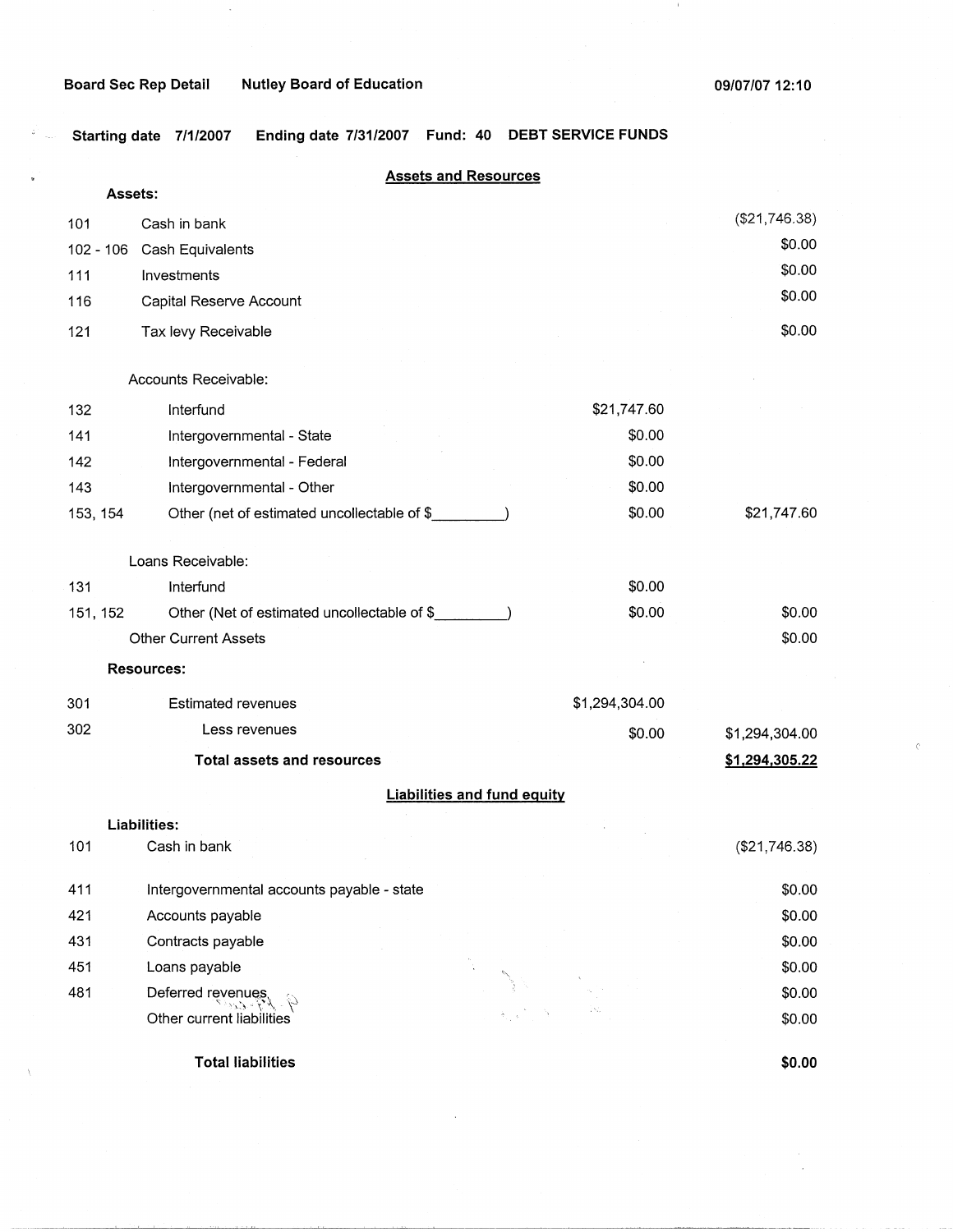**Starting date 7/1/2007 Ending date 7/31/2007 Fund: 40 DEBT SERVICE FUNDS** 

## **Fund Balance:**

| Appropriated:  |                                                        |                 |                  |                |                  |
|----------------|--------------------------------------------------------|-----------------|------------------|----------------|------------------|
| 753,754        | Reserve for encumbrances                               |                 |                  | \$113,575.00   |                  |
| 761            | Capital reserve account - July                         |                 |                  | \$0.00         |                  |
| 604            | Add: Increase in capital reserve                       |                 |                  | \$0.00         |                  |
| 307            | Less: Budgeted w/d from capital reserve eligible costs |                 |                  | \$0.00         |                  |
| 309            | Less: Budgeted w/d from capital reserve excess costs   |                 |                  | \$0.00         | \$0.00           |
| 762            | Adult education programs                               |                 |                  | \$0.00         |                  |
| 751,752,76x    | Other reserves                                         |                 |                  | \$0.00         |                  |
| 601            | Appropriations                                         |                 | \$1,294,304.00   |                |                  |
| 602            | Less: Expenditures                                     | \$0.00          |                  |                |                  |
|                | Encumbrances                                           | (\$113, 575.00) | (\$113,575.00)   | \$1,180,729.00 |                  |
|                | Total appropriated                                     |                 |                  | \$1,294,304.00 |                  |
|                | Unappropriated:                                        |                 |                  |                |                  |
| 770            | Fund balance, July 1                                   |                 |                  | \$0.72         |                  |
| 303            | Budgeted fund balance                                  |                 |                  | \$0.00         |                  |
|                | Total fund balance                                     |                 |                  |                | \$1,294,304.72   |
|                | Total liabilities and fund equity                      |                 |                  |                | \$1,294,304.72   |
|                | <b>Recapitulation of Budgeted Fund Balance:</b>        |                 |                  |                |                  |
|                |                                                        |                 | <b>Budgeted</b>  | <b>Actual</b>  | Variance         |
| Appropriations |                                                        |                 | \$1,294,304.00   | \$113,575.00   | \$1,180,729.00   |
| Revenues       |                                                        |                 | (\$1,294,304.00) | \$0.00         | (\$1,294,304.00) |
| Subtotal       |                                                        |                 | \$0.00           | \$113,575.00   | (\$113,575.00)   |
|                | Change in capital reserve account:                     |                 |                  |                |                  |
|                | Plus - Increase in reserve                             |                 | \$0.00           | \$0.00         | \$0.00           |
|                | Less - Withdrawal from reserve                         |                 | \$0.00           | \$0.00         |                  |
| Subtotal       |                                                        |                 | \$0.00           | \$113,575.00   | (\$113,575.00)   |
|                | Less: Adjustment for prior year                        |                 | \$0.00           | \$0.00         |                  |

Budgeted fund balance

/ku

Prepared and submitted by :

Board Secretary

\$0.00

 $9 - 1 - 2007$ 

(\$113,575.00)

I *I* 

Date

\$113,575.00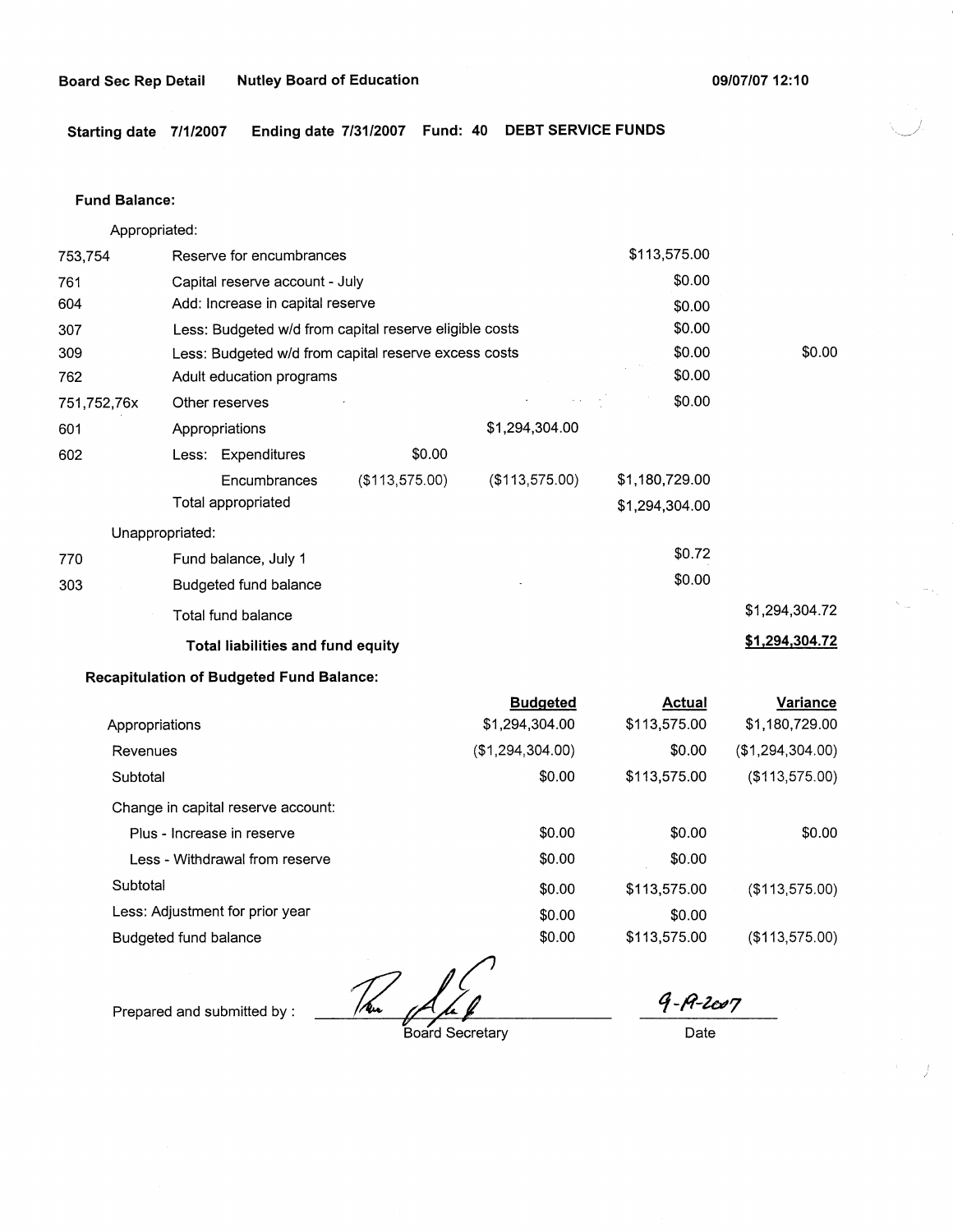$\epsilon$  $\bar{\omega}$ 

 $\langle$ 

 $\mathcal{A}$ 

, **Starting date 7/1/2007 Ending date 7/31/2007. Fund: 50 ENTERPRISE FUND** 

|                | <b>Assets and Resources</b>                 |                |                  |
|----------------|---------------------------------------------|----------------|------------------|
| <b>Assets:</b> |                                             |                |                  |
| 101            | Cash in bank                                |                | \$41,704.32      |
|                | 102 - 106 Cash Equivalents                  |                | \$442.00         |
| 111            | Investments                                 |                | \$0.00           |
| 116            | Capital Reserve Account                     |                | \$0.00           |
| 121            | Tax levy Receivable                         |                | \$0.00           |
|                | Accounts Receivable:                        |                |                  |
| 132            | Interfund                                   | \$0.00         |                  |
| 141            | Intergovernmental - State                   | \$0.00         |                  |
| 142            | Intergovernmental - Federal                 | (\$0.10)       |                  |
| 143            | Intergovernmental - Other                   | \$0.00         |                  |
| 153, 154       | Other (net of estimated uncollectable of \$ | \$6,549.50     | \$6,549.40       |
|                | Loans Receivable:                           |                |                  |
| 131            | Interfund                                   | \$0.00         |                  |
| 151, 152       | Other (Net of estimated uncollectable of \$ | \$0.00         | \$0.00           |
|                | <b>Other Current Assets</b>                 |                | \$20,458.84      |
|                | <b>Resources:</b>                           |                |                  |
| 301            | <b>Estimated revenues</b>                   | \$0.00         |                  |
| 302            | Less revenues                               | (\$172,390.56) | (\$172,390.56)   |
|                | <b>Total assets and resources</b>           |                | ( \$103, 236.00) |
|                | <b>Liabilities and fund equity</b>          |                |                  |
|                | <b>Liabilities:</b>                         |                |                  |
|                |                                             |                |                  |
| 411            | Intergovernmental accounts payable - state  |                | \$0.00           |
| 421            | Accounts payable                            |                | \$0.00           |
| 431            | Contracts payable                           |                | \$0.00           |
| 451            | Loans payable                               |                | \$0.00           |
| 481            | Deferred revenues                           |                | \$0.00           |
|                | Other current liabilities                   |                | \$52,724.18      |

**Total liabilities** 

**\$52,724.18**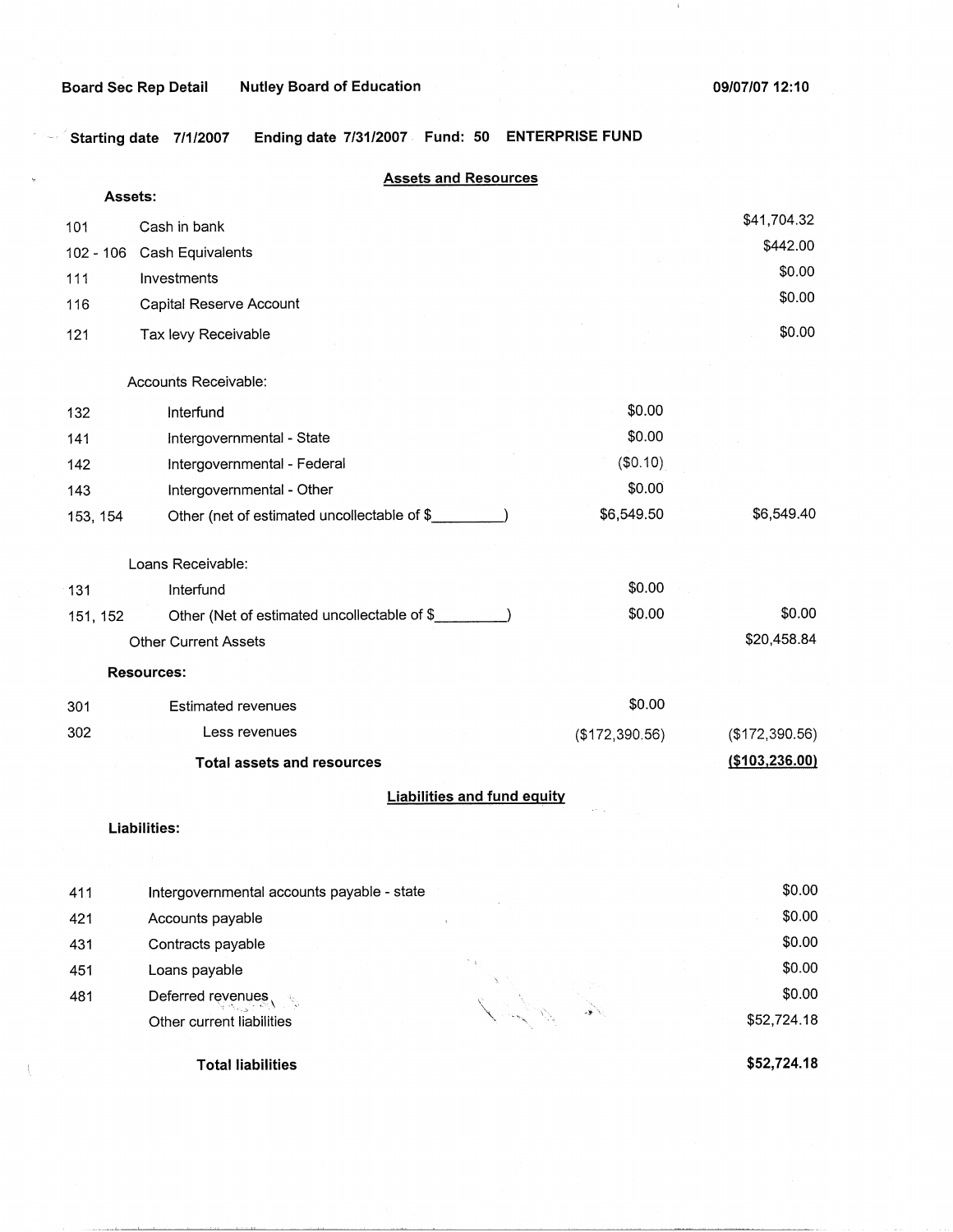$\,\,\check{}\,\,$ 

**Starting date 7/1/2007 Ending date 7/31/2007 Fund: 50 ENTERPRISE FUND** 

#### **Fund Balance:**

753,754 761 604 Appropriated: Reserve for encumbrances Capital reserve account - July Add: Increase in capital reserve 307 309 762 751,752,76x 601 Less: Budgeted w/d from capital reserve eligible costs Less: Budgeted w/d from capital reserve excess costs Adult education programs 602 770 303 Other reserves Appropriations Less: Expenditures **Encumbrances** Total appropriated Unappropriated: Fund balance, July 1 Budgeted fund balance Total fund balance (\$12,469.58) (\$175,713.32) **Total liabilities and fund equity Recapitulation of Budgeted Fund Balance:**  Appropriations Revenues **Subtotal** Change in capital reserve account: Plus - Increase in reserve Less - Withdrawal from reserve \$983,320.32 (\$188,182.90) **Budgeted**  \$983,320.32 \$0.00 \$983,320.32 \$0.00 \$0.00 \$206,072.64 \$0.00 \$0.00 \$0.00 \$0.00 \$0.00 \$0.00 \$795, 137.42 \$1,001,210.06 (\$173,849.92) (\$983,320.32) **Actual**  \$188,182.90 (\$172,390.56) \$15,792.34 \$0.00 \$0.00 \$0.00 (\$155,960.18) **(\$103,236.00) Variance**  \$795,137.42 \$172,390.56 \$967,527.98 \$0.00

**Subtotal** Less: Adjustment for prior year

Budgeted fund balance

 $\frac{R}{\omega}$   $\frac{1}{\omega}$   $\frac{1}{\omega}$ 

Prepared and submitted by :

\$983,320.32

\$0.00 \$983,320.32

**tr-***l'1-2ot* **<sup>7</sup>**

\$967,527.98

\$967,527.98

Date

\$15,792.34 \$0.00 \$15,792.34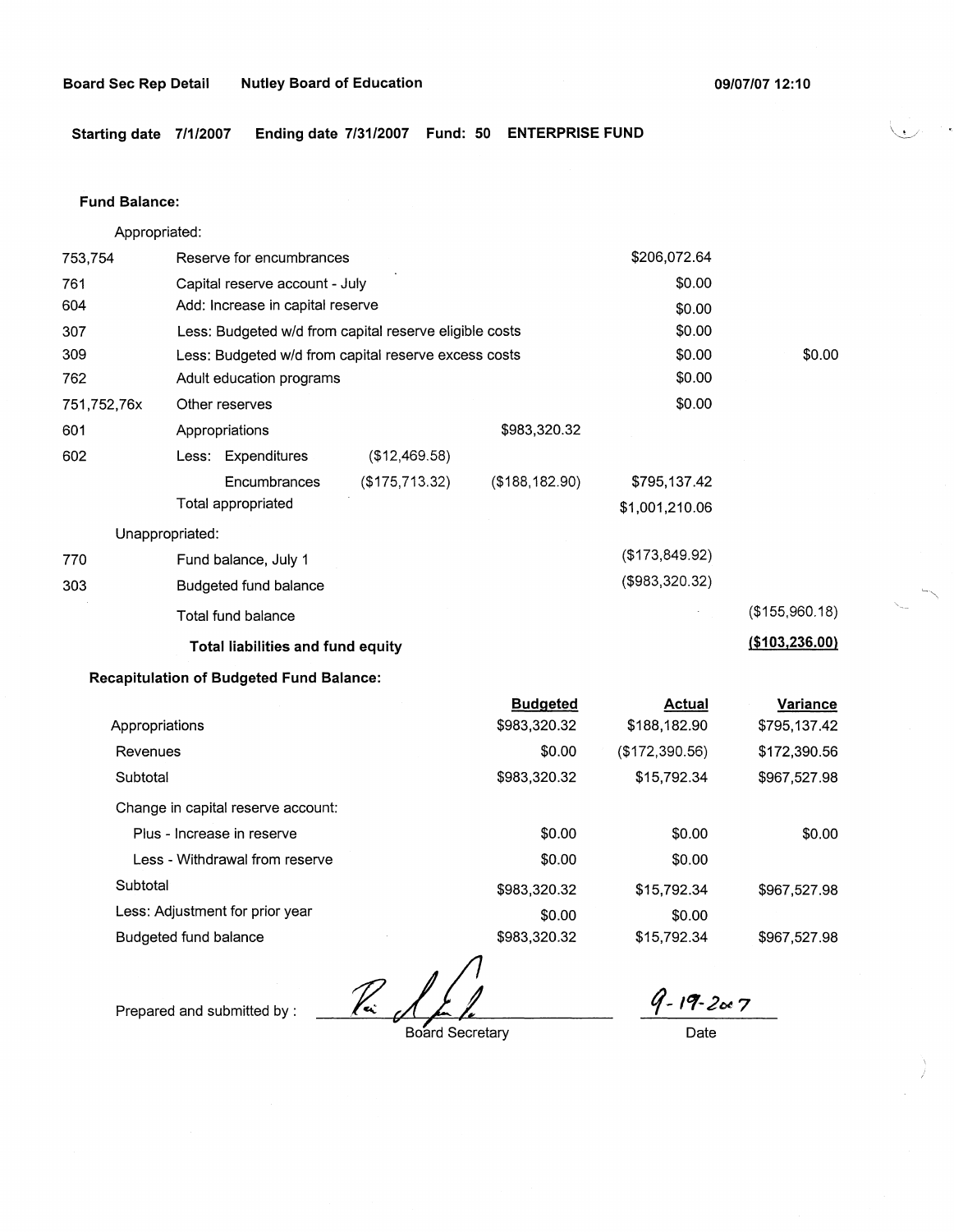## **Board Sec Rep Detail Nutley Board of Education 09/07/0712:10**

 $\mathbf{q}$ 

-- **Starting date 7/1/2007 Ending date 7/31/2007 Fund: 51 SUMMER CAMP** 

|          | Assets: |                                             | <b>Assets and Resources</b>        |               |               |
|----------|---------|---------------------------------------------|------------------------------------|---------------|---------------|
| 101      |         | Cash in bank                                |                                    |               | \$17,700.00   |
|          |         | 102 - 106 Cash Equivalents                  |                                    |               | \$0.00        |
| 111      |         | Investments                                 |                                    |               | \$0.00        |
| 116      |         | Capital Reserve Account                     |                                    |               | \$0.00        |
| 121      |         | Tax levy Receivable                         |                                    |               | \$0.00        |
|          |         | Accounts Receivable:                        |                                    |               |               |
| 132      |         | Interfund                                   |                                    | \$0.00        |               |
| 141      |         | Intergovernmental - State                   |                                    | \$0.00        |               |
| 142      |         | Intergovernmental - Federal                 |                                    | \$0.00        |               |
| 143      |         | Intergovernmental - Other                   |                                    | \$0.00        |               |
| 153, 154 |         | Other (net of estimated uncollectable of \$ |                                    | \$0.00        | \$0.00        |
|          |         | Loans Receivable:                           |                                    |               |               |
| 131      |         | Interfund                                   |                                    | \$0.00        |               |
| 151, 152 |         | Other (Net of estimated uncollectable of \$ |                                    | \$0.00        | \$0.00        |
|          |         | <b>Other Current Assets</b>                 |                                    |               | \$0.00        |
|          |         | <b>Resources:</b>                           |                                    |               |               |
| 301      |         | <b>Estimated revenues</b>                   |                                    | \$0.00        |               |
| 302      |         | Less revenues                               |                                    | (\$17,700.00) | (\$17,700.00) |
|          |         | <b>Total assets and resources</b>           |                                    |               | \$0.00        |
|          |         |                                             | <b>Liabilities and fund equity</b> |               |               |
|          |         | Liabilities:                                |                                    |               |               |
| 411      |         | Intergovernmental accounts payable - state  |                                    |               | \$0.00        |
| 421      |         | Accounts payable                            |                                    |               | \$0.00        |
| 431      |         | Contracts payable                           |                                    |               | \$0.00        |
| 451      |         | Loans payable                               |                                    |               | \$0.00        |
| 481      |         | Deferred revenues                           |                                    |               | \$0.00        |
|          |         | Other current liabilities                   |                                    |               | \$0.00        |

**Total liabilities** 

Other current liabilities

 $\hat{K}$  , an all  $\hat{K}$  in the second contribution

**\$0.00** 

\$0.00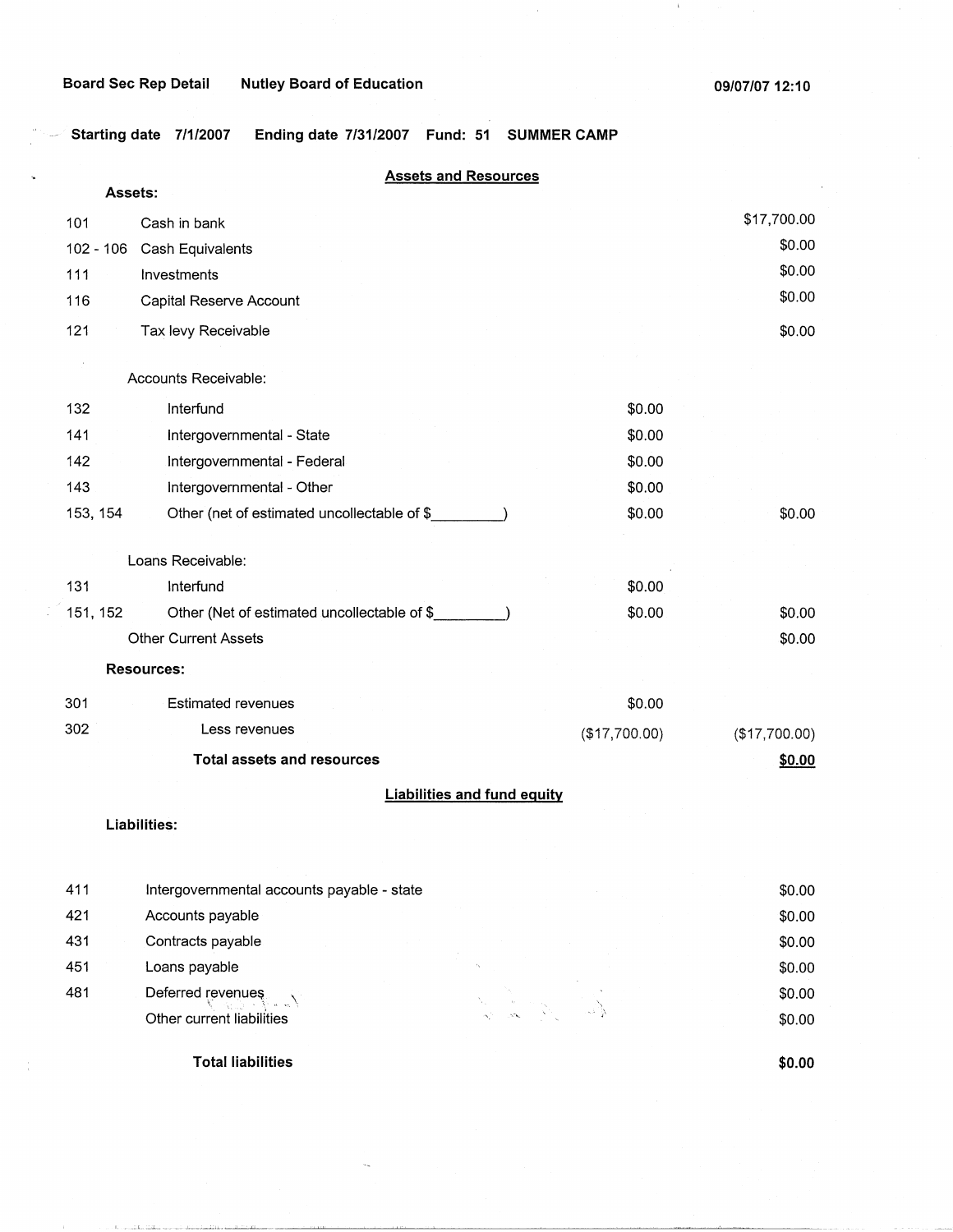### **Board Sec Rep Detail Nutley Board of Education**

**09/07/0712:10** 

**Starting date 7/1/2007 Ending date 7/31/2007 Fund: 51 SUMMER CAMP** 

#### **Fund Balance:**

753,754 761 604 Appropriated: Reserve for encumbrances Capital reserve account - July Add: Increase in capital reserve 307 309 762 751,752,76x 601 Less: Budgeted w/d from capital reserve eligible costs Less: Budgeted w/d from capital reserve excess costs Adult education programs 602 770 303 Other reserves Appropriations Less: Expenditures Encumbrances Total appropriated Unappropriated: Fund balance, July 1 Budgeted fund balance Total fund balance **Total liabilities and fund equity**  \$0.00 \$0.00 \$0.00 \$0.00 \$0.00 \$0.00 \$0.00 \$0.00 \$0.00 \$0.00 \$0.00 \$0.00 \$0.00 \$0.00 \$0.00 \$0.00 \$0.00 \\_\_: **\$0.00** 

### **Recapitulation of Budgeted Fund Balance:**

|                                    | <b>Budgeted</b> | Actual        | Variance    |
|------------------------------------|-----------------|---------------|-------------|
| Appropriations                     | \$0.00          | \$0.00        | \$0.00      |
| Revenues                           | \$0.00          | (\$17,700.00) | \$17,700.00 |
| Subtotal                           | \$0.00          | (\$17,700.00) | \$17,700.00 |
| Change in capital reserve account: |                 |               |             |
| Plus - Increase in reserve         | \$0.00          | \$0.00        | \$0.00      |
| Less - Withdrawal from reserve     | \$0.00          | \$0.00        |             |
| Subtotal                           | \$0.00          | (\$17,700.00) | \$17,700.00 |
| Less: Adjustment for prior year    | \$0.00          | \$0.00        |             |
| Budgeted fund balance              | \$0.00          | (\$17,700.00) | \$17,700.00 |

This

**tf-/1·w1** 

Prepared and submitted by :

Board Secretary

Date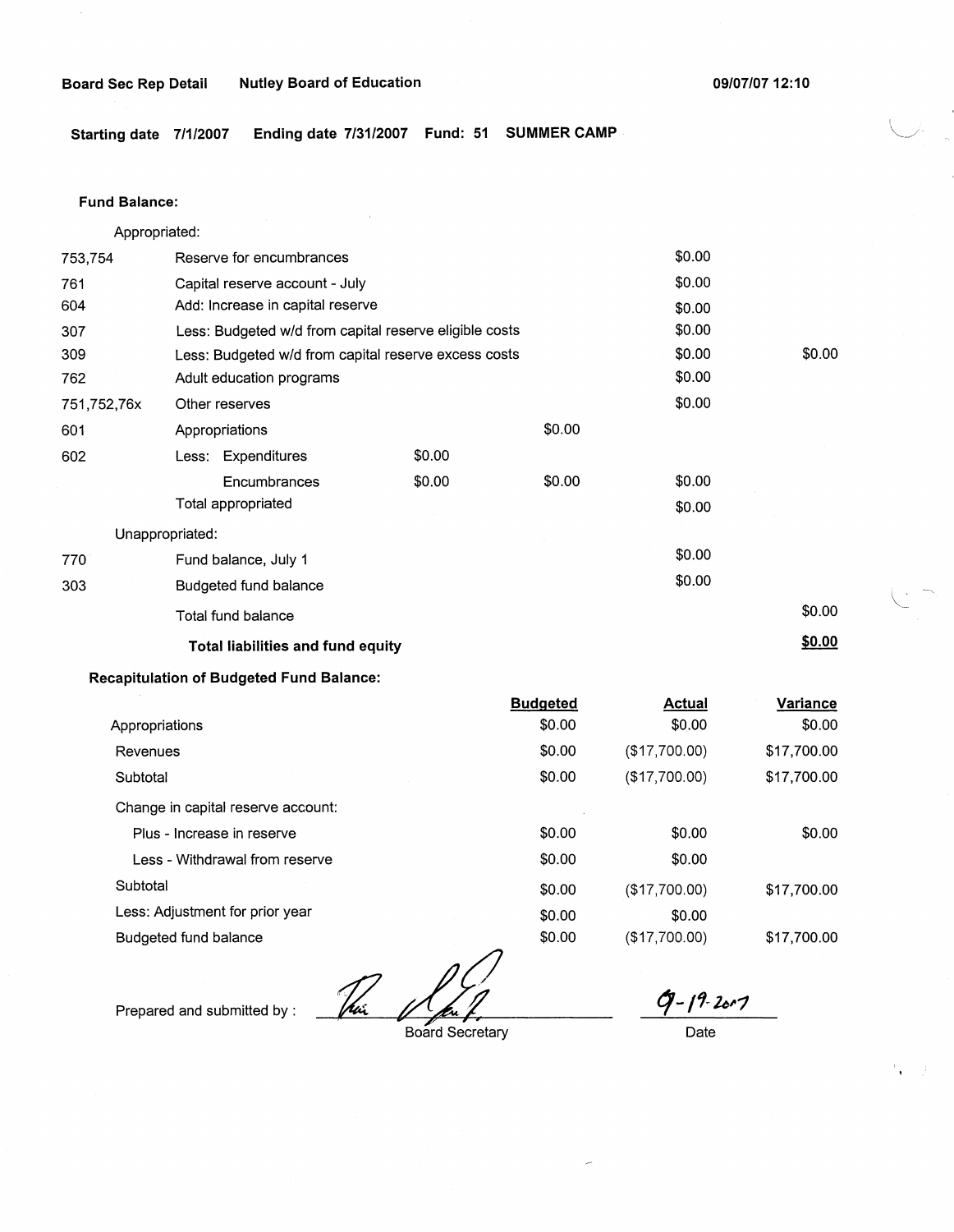$\mathbf{1}$ 

,,. **~/Starting date 7/1/2007 Ending date 7/31/2007 Fund: 55 EXTENDED DAY** 

|             | <b>Assets and Resources</b>                 |             |              |
|-------------|---------------------------------------------|-------------|--------------|
| Assets:     |                                             |             |              |
| 101         | Cash in bank                                |             | \$161,235.05 |
| $102 - 106$ | Cash Equivalents                            |             | \$500.00     |
| 111         | Investments                                 |             | \$0.00       |
| 116         | Capital Reserve Account                     |             | \$0.00       |
| 121         | Tax levy Receivable                         |             | \$0.00       |
|             | Accounts Receivable:                        |             |              |
| 132         | Interfund                                   | \$38,836.94 |              |
| 141         | Intergovernmental - State                   | \$0.00      |              |
| 142         | Intergovernmental - Federal                 | \$0.00      |              |
| 143         | Intergovernmental - Other                   | \$0.00      |              |
| 153, 154    | Other (net of estimated uncollectable of \$ | \$0.00      | \$38,836.94  |
|             | Loans Receivable:                           |             |              |
| 131         | Interfund                                   | \$0.00      |              |
| 151, 152    | Other (Net of estimated uncollectable of \$ | \$0.00      | \$0.00       |
|             | <b>Other Current Assets</b>                 |             | \$0.00       |
|             | <b>Resources:</b>                           |             |              |
| 301         | <b>Estimated revenues</b>                   | \$0.00      |              |
| 302         | Less revenues                               | (\$0.30)    | (\$0.30)     |
|             | <b>Total assets and resources</b>           |             | \$200,571.69 |
|             | <b>Liabilities and fund equity</b>          |             |              |
|             |                                             |             |              |

#### **Liabilities:**

| 411 | Intergovernmental accounts payable - state |     | \$0.00       |
|-----|--------------------------------------------|-----|--------------|
| 421 | Accounts payable                           |     | \$0.00       |
| 431 | Contracts payable                          |     | \$0.00       |
| 451 | Loans payable                              |     | \$0.00       |
| 481 | Deferred revenues<br>RENTE LUN             |     | \$0.00       |
|     | Other current liabilities                  | аÑ, | \$249,055.19 |
|     | Total liabilities                          |     | \$249,055.19 |

-----~---~--~---~~-~------------------------ - --- -----------